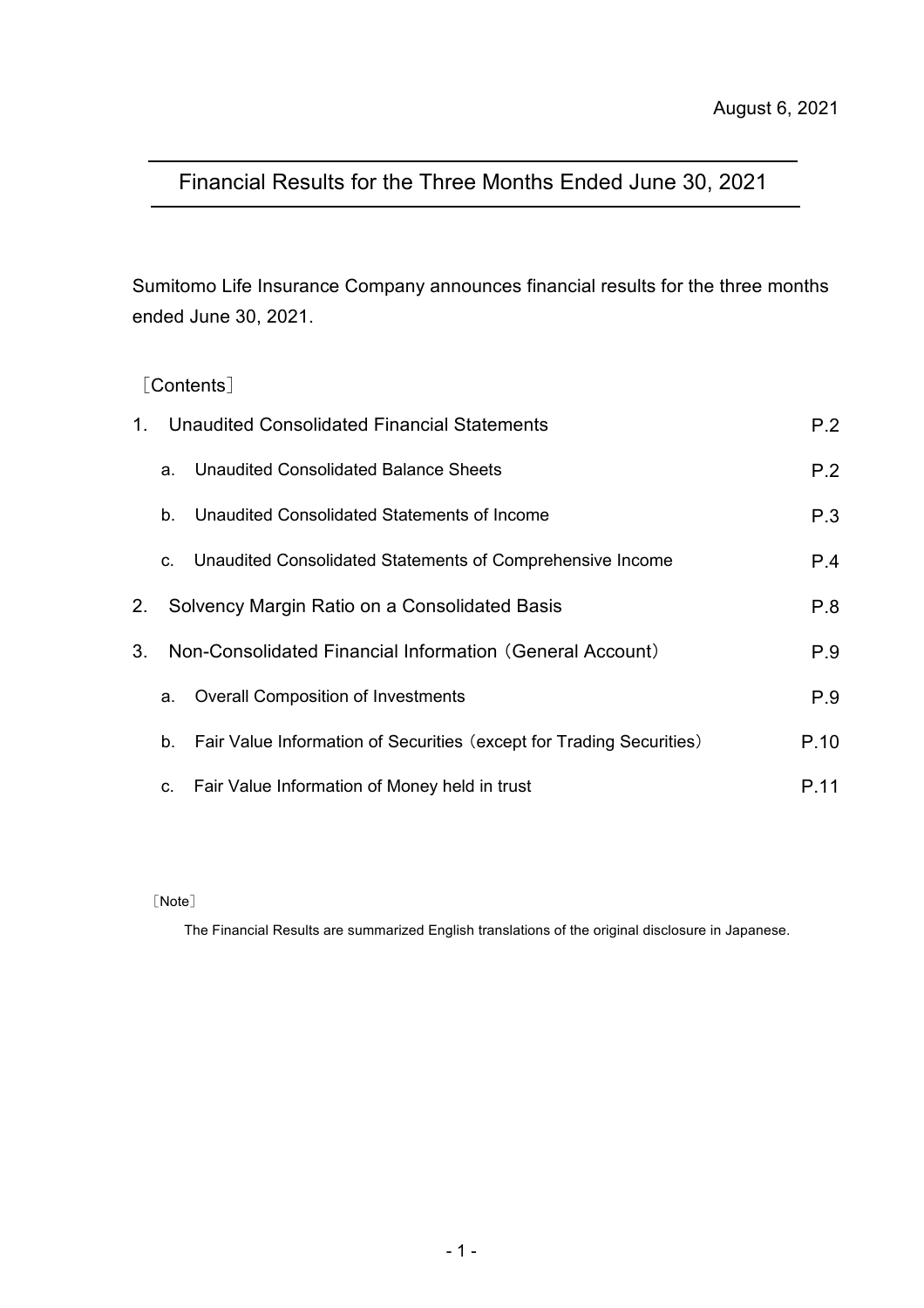# **1. Unaudited Consolidated Financial Statements**

# **a. Unaudited Consolidated Balance Sheets**

|                                                                |                      | (Millions of Yen)   |
|----------------------------------------------------------------|----------------------|---------------------|
|                                                                | As of March 31, 2021 | As of June 30, 2021 |
| <b>ASSETS:</b>                                                 |                      |                     |
| Cash and deposits                                              | 1,386,540            | 1,462,632           |
| Call loans                                                     | 192,142              | 212,116             |
| Monetary claims bought                                         | 565,143              | 616,338             |
| Money held in trust                                            |                      | $12 \overline{ }$   |
| Securities                                                     | 34, 343, 796         | 34,781,506          |
| Loans                                                          | 2,645,407            | 2,926,761           |
| Tangible fixed assets                                          | 570,045              | 567,449             |
| Intangible fixed assets                                        | 193,877              | 207,133             |
| Due from agents                                                | 145                  | 173                 |
| Reinsurance receivables                                        | 1,241                | 1,437               |
| Other assets                                                   | 1,112,257            | 1,065,728           |
| Net defined benefit assets                                     | 18,370               | 19,182              |
| Deferred tax assets                                            | 69,056               | 67,548              |
| Allowance for possible loan losses                             | (3,938)              | (3,746)             |
| <b>Total assets</b>                                            | 41,094,086           | 41,924,273          |
| LIABILITIES:                                                   |                      |                     |
| Policy reserves and other reserves                             | 32,295,045           | 32,868,419          |
| Reserve for outstanding claims                                 | 138,027              | 138,748             |
| Policy reserves                                                | 31,938,861           | 32,476,772          |
| Policyholders' dividend reserves                               | 218,156              | 252,898             |
| Reinsurance payables                                           | 12,837               | 13,572              |
| Corporate bonds                                                | 474,969              | 507,280             |
| Other liabilities                                              | 5,272,243            | 5,538,737           |
| Net defined benefit liabilities                                | 4,775                | 5,007               |
| Reserve for price fluctuation                                  | 883,835              | 886,862             |
| Deferred tax liabilities                                       | 33,615               | 16,943              |
| Deferred tax liabilities for land revaluation                  | 12,894               | 12,774              |
| <b>Total liabilities</b>                                       | 38,990,217           | 39,849,597          |
| <b>NET ASSETS:</b>                                             |                      |                     |
| Reserve for redemption of foundation funds                     | 639,000              | 639,000             |
| Reserve for revaluation                                        | 2                    |                     |
| Surplus                                                        | 81,850               | 49,764              |
| Total funds, reserve and surplus                               | 720,853              | 688,766             |
| Net unrealized gains (losses) on available-for-sale securities | 1,526,505            | 1,503,592           |
| Deferred gains (losses) on derivatives under hedge accounting  | 104                  | (1, 389)            |
| Land revaluation differences                                   | (59, 397)            | (59,088)            |
| Foreign currency translation adjustments                       | (84, 516)            | (56, 690)           |
| Remeasurements of defined benefit plans                        | 185                  | (647)               |
| Total accumulated other comprehensive income                   | 1,382,881            | 1,385,775           |
| Non-controlling interests                                      | 133                  | 134                 |
| Total net assets                                               | 2,103,868            | 2,074,675           |
| Total liabilities and net assets                               | 41,094,086           | 41,924,273          |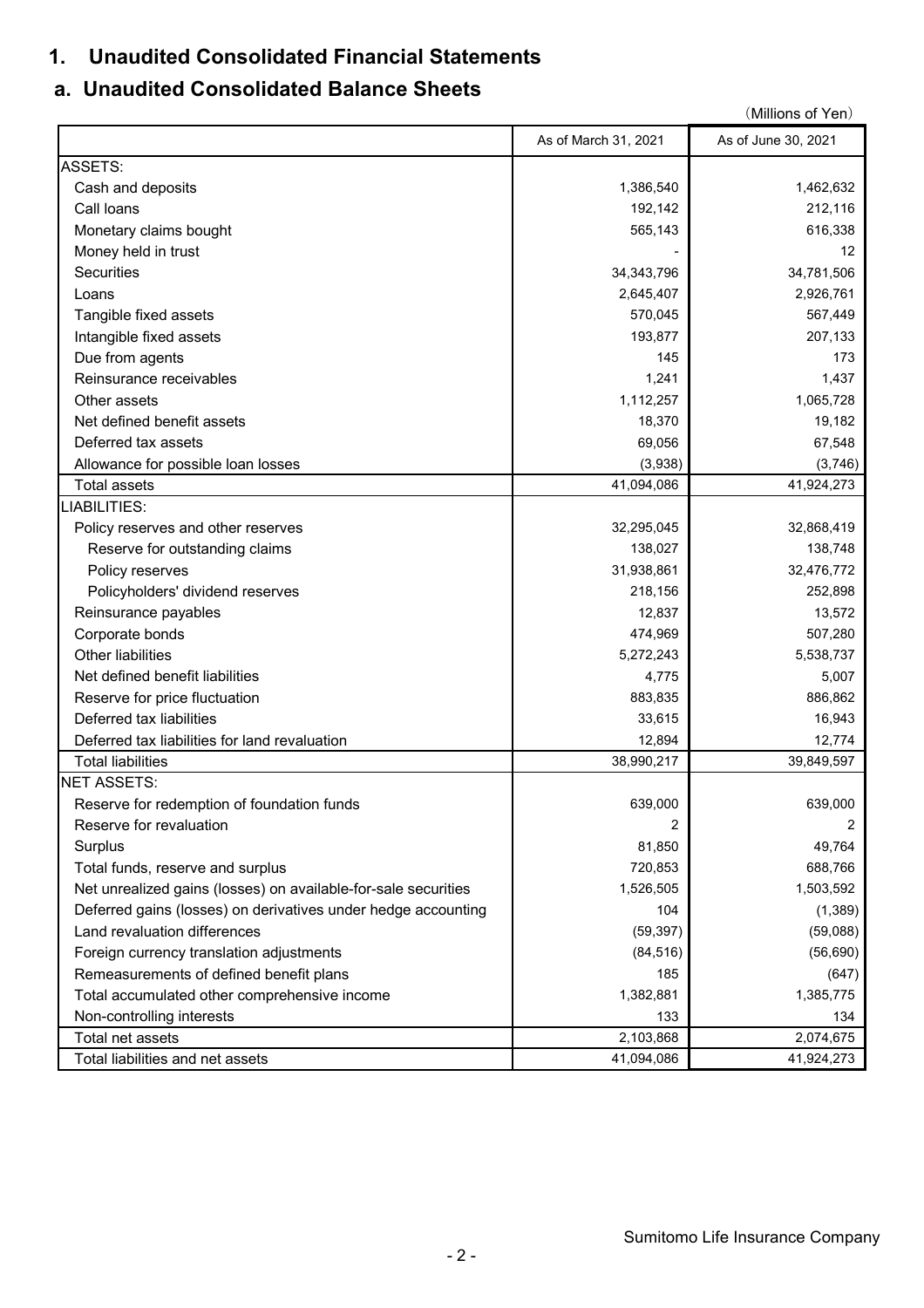# **b. Unaudited Consolidated Statements of Income**

|                                                            |                                     | (Millions of Yen)                   |
|------------------------------------------------------------|-------------------------------------|-------------------------------------|
|                                                            | Three months ended<br>June 30, 2020 | Three months ended<br>June 30, 2021 |
| Ordinary income                                            | 845,073                             | 906,315                             |
| Insurance premiums and other                               | 533,273                             | 597,258                             |
| Investment income                                          | 276,220                             | 279,602                             |
| Interest, dividends and other income                       | 175,889                             | 182,101                             |
| Gains on money held in trust                               |                                     | 0                                   |
| Gains on sales of securities                               | 19,772                              | 16,386                              |
| Investment gains on separate accounts                      | 35,086                              | 16,676                              |
| Other ordinary income                                      | 35,579                              | 29,454                              |
| Ordinary expenses                                          | 814,014                             | 878,614                             |
| Benefits and other payments                                | 470,494                             | 468,896                             |
| Claims paid                                                | 151,563                             | 144,170                             |
| Annuity payments                                           | 113,256                             | 110,196                             |
| Benefits payments                                          | 101,272                             | 97,576                              |
| <b>Surrender benefits</b>                                  | 92,232                              | 101,826                             |
| Provision for policy reserves and other reserves           | 68,370                              | 185,608                             |
| Provision for policy reserves                              | 68,362                              | 185,601                             |
| Provision for interest on policyholders' dividend reserves | 7                                   | 6                                   |
| Investment expenses                                        | 137,342                             | 71,326                              |
| Interest expenses                                          | 4,630                               | 3,521                               |
| Losses on trading securities                               | 32,701                              | 9,549                               |
| Losses on sales of securities                              | 2,842                               | 4,941                               |
| Losses on valuation of securities                          | 1,612                               | 5,249                               |
| Operating expenses                                         | 99,647                              | 112,197                             |
| Other ordinary expenses                                    | 38,158                              | 40,585                              |
| Ordinary profit                                            | 31,059                              | 27,700                              |
| Extraordinary gains                                        |                                     | 2,054                               |
| Gains on disposals of fixed assets                         |                                     | 2,054                               |
| <b>Extraordinary losses</b>                                | 12,616                              | 5,269                               |
| Losses on disposals of fixed assets                        | 75                                  | 2,015                               |
| Impairment losses                                          |                                     | 182                                 |
| Provision for reserve for price fluctuation                | 12,506                              | 3,027                               |
| Payments to social responsibility reserve                  | 34                                  | 43                                  |
| Surplus(loss) before income taxes                          | 18,442                              | 24,485                              |
| Income taxes                                               |                                     |                                     |
| Current                                                    | 1,407                               | 15,405                              |
| Deferred                                                   | (1, 579)                            | (13, 324)                           |
| Total income taxes                                         | (171)                               | 2,080                               |
| Net surplus(loss)                                          | 18,613                              | 22,405                              |
| Net surplus attributable to non-controlling interests      | 1                                   | 1                                   |
| Net surplus(loss) attributable to the Parent Company       | 18,612                              | 22,403                              |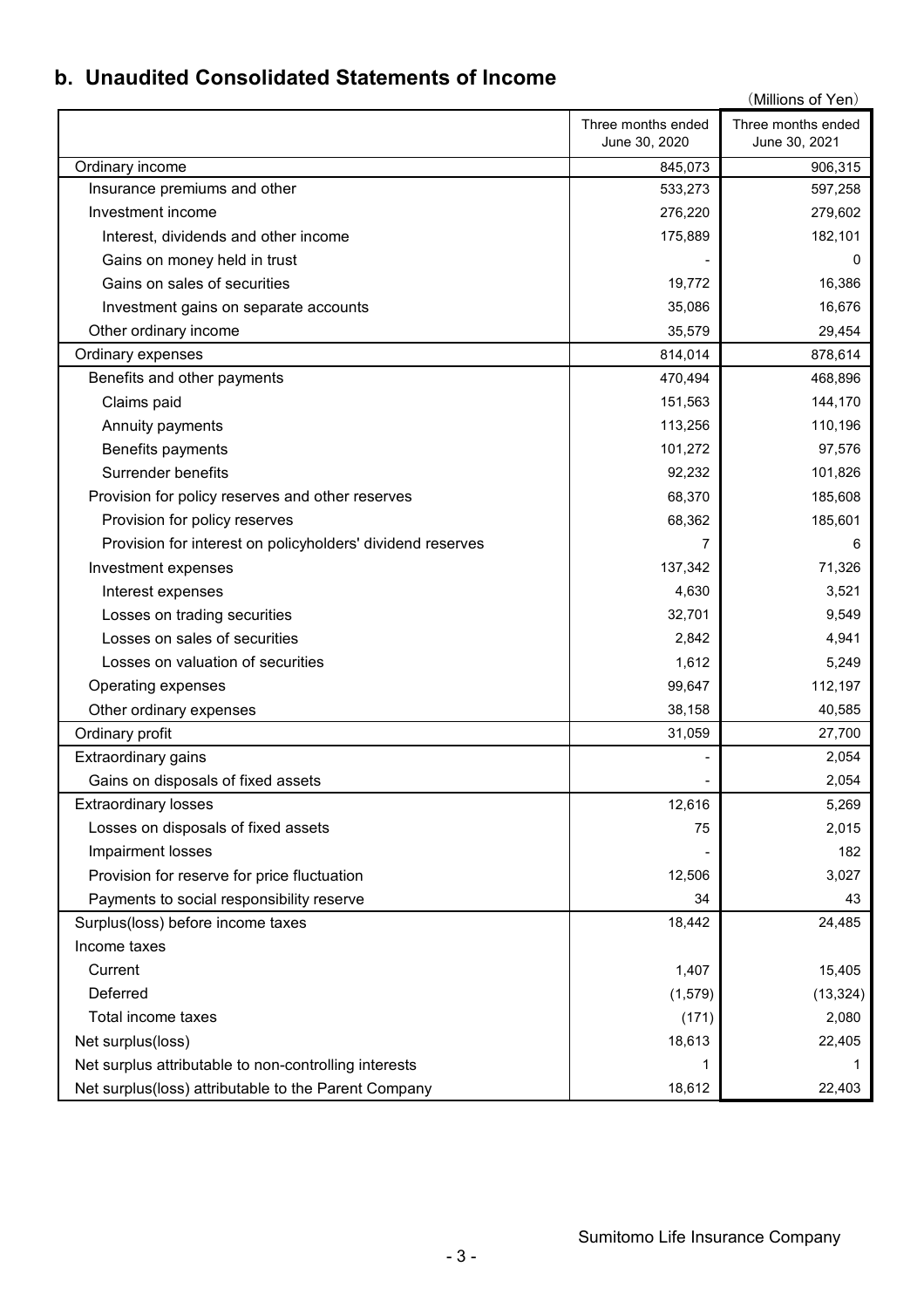# **c. Unaudited Consolidated Statements of Comprehensive Income**

|                                                                                    |                                     | (Millions of Yen)                   |
|------------------------------------------------------------------------------------|-------------------------------------|-------------------------------------|
|                                                                                    | Three months ended<br>June 30, 2020 | Three months ended<br>June 30, 2021 |
| Net surplus(loss)                                                                  | 18,613                              | 22,405                              |
| Other comprehensive income(loss)                                                   | 293,092                             | 2,584                               |
| Net unrealized gains (losses) on available-for-sale securities                     | 289,798                             | (22, 327)                           |
| Deferred gains (losses) on derivatives under hedge accounting                      | 11,832                              | (1, 494)                            |
| Foreign currency translation adjustments                                           | (2, 458)                            | 22,715                              |
| Remeasurements of defined benefit plans                                            | (1,580)                             | (833)                               |
| Share of other comprehensive income(loss) of associates under the<br>equity method | (4, 499)                            | 4,524                               |
| Comprehensive income(loss)                                                         | 311,705                             | 24,989                              |
| Comprehensive income(loss) attributable to the Parent Company                      | 311,704                             | 24,988                              |
| Comprehensive income(loss) attributable to non-controlling interests               |                                     |                                     |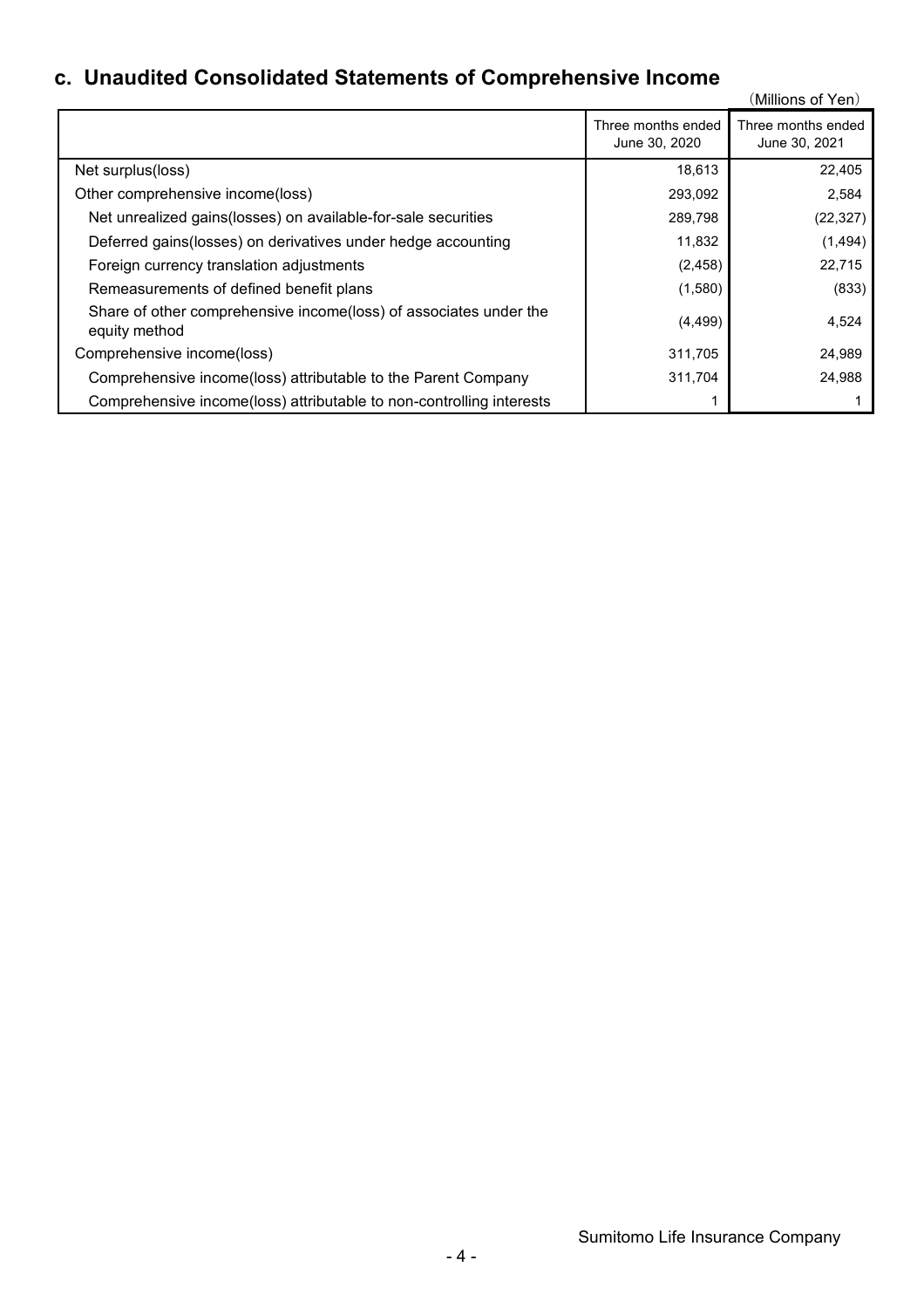## **Notes to the Unaudited Consolidated Balance Sheet as of June 30, 2021**

- 1. SUMITOMO LIFE INSURANCE COMPANY ("the Company")'s assets and liabilities denominated in foreign currencies, except for investments in unconsolidated subsidiaries and affiliates, are translated into Japanese yen at the exchange rate on the balance sheet date. Investments in unconsolidated subsidiaries and affiliates are translated into Japanese yen at the exchange rates on the dates of acquisition.
- 2. The Company has applied "Accounting Standard for Fair Value Measurement" (ASBJ Statement No.30, July 4, 2019), etc. from the beginning of the period ended June 30, 2021. In accordance with transitional treatment stipulated in Item 19 of "Accounting Standard for Fair Value Measurement" and Item 44-2 of "Accounting Standard for Financial Instruments" (ASBJ Statement No.10, July 4, 2019), the Company has applied new accounting policies prospectively since the beginning of the period ended June 30, 2021.

Due to this application, the measurement of the fair value of stocks with market price categorized as available-for-sale securities is changed from the fair value method based on the average market price during the last month of the period to the fair value method based on the market price on the balance sheet date.

- 3. As the proposed appropriations of surplus of the Company for the fiscal year ended March 31, 2021 were approved at the annual meeting of the representatives of policyholders held on July 2, 2021, the consolidated balance sheet as of June 30, 2021 is based on the approval.
- 4. Securities loaned under security lending agreements amounted to ¥4,623,127 million as of June 30, 2021.
- 5. The Company's total amounts deducted from the original acquisition cost of the qualified properties were ¥2,826 million for the period ended June 30, 2021.
- 6. Changes in policyholders' dividend reserves for the period ended June 30, 2021 were as follows:

|                                                      | Millions of Yen |  |
|------------------------------------------------------|-----------------|--|
| At the beginning of the period                       | 218,156         |  |
| Transfer from surplus in the previous fiscal year    | 54,181          |  |
| Dividend payments to policyholders during the period | 19.446          |  |
| Interest accrued during the period                   | 6               |  |
| At the end of the period                             | 252.898         |  |

- 7. Other assets and other liabilities included assets and liabilities related to the modified coinsurance in U.S. subsidiary of ¥586,059 million and ¥623,999 million, respectively.
- 8. The consolidation tax filings were adopted from the fiscal year ended March 31, 2018. Following the enactment of "Act for Partial Revision of the Income Tax Act, etc." (Act No.8 of 2020), the transition from the consolidation tax filings to the group tax sharing system will be applied for the fiscal year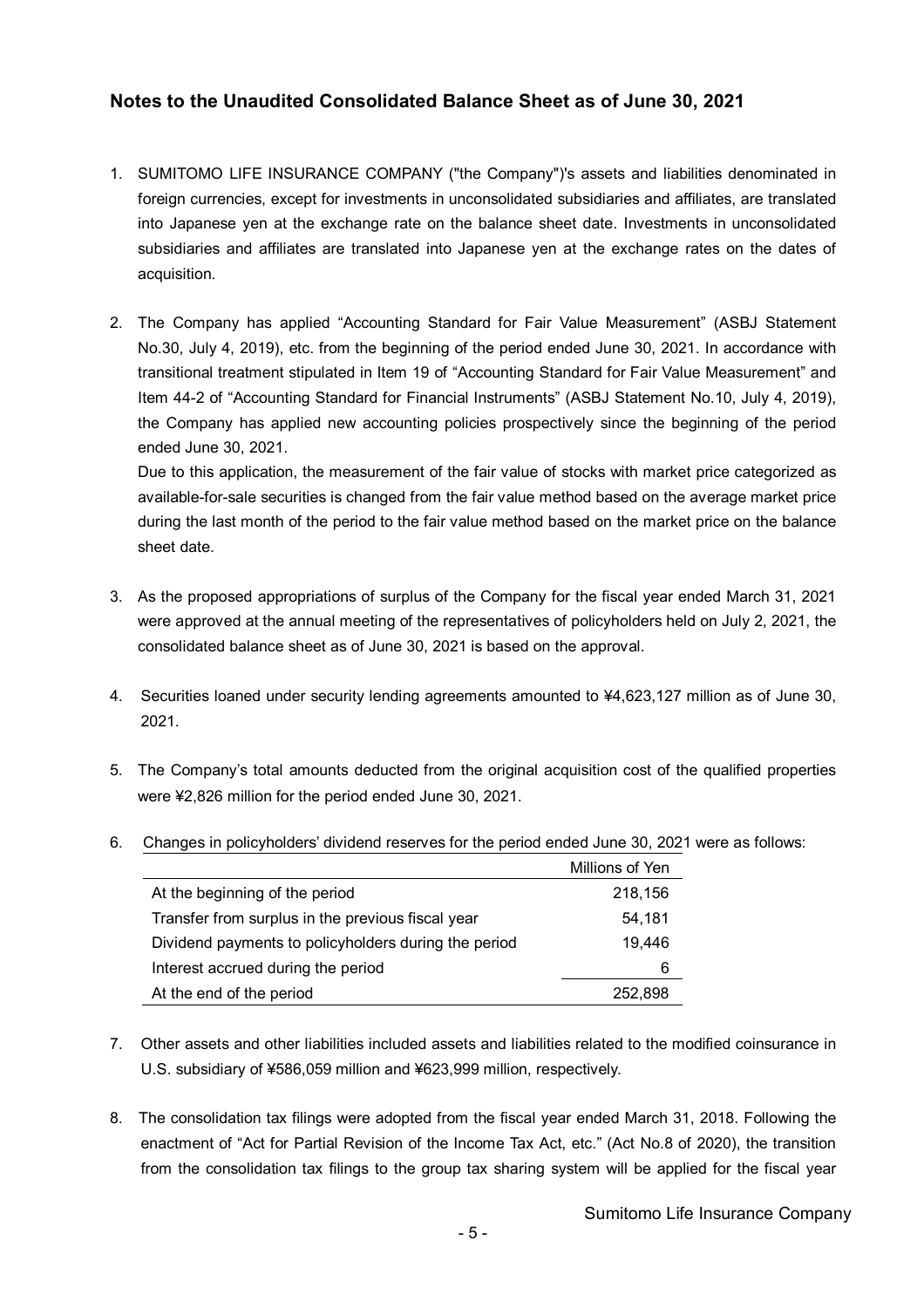beginning on April 1, 2022. With the adoption of "Practical Solution on the Treatment of Tax Effect Accounting for the Transition from the Consolidated Taxation System to the Group Tax Sharing System" (Practical Issues Task Force No.39, March 31, 2020), the Company and certain subsidiaries recognized deferred tax assets/liabilities as of June 30, 2021 based on the provisions of pre-amended Tax Act.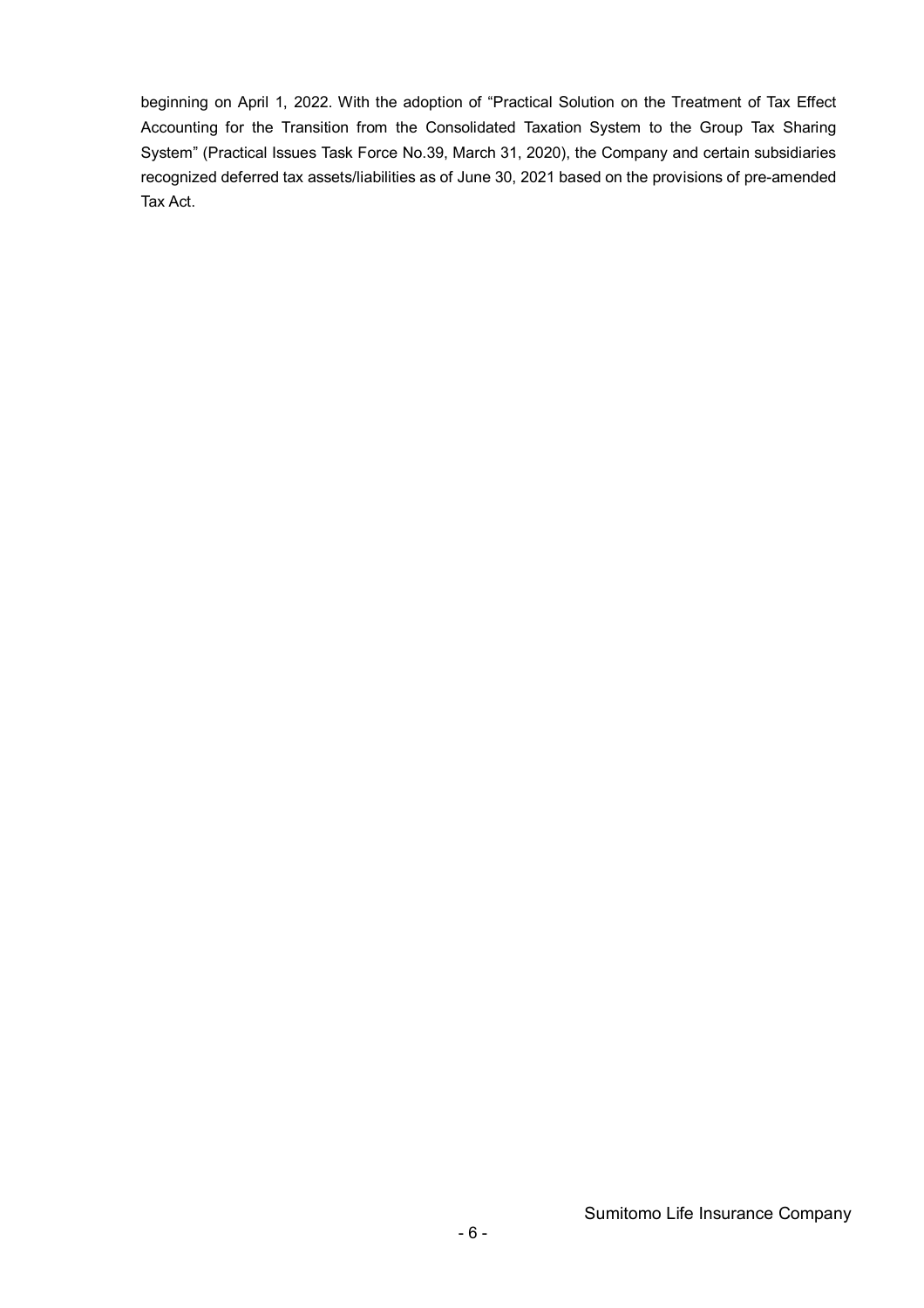## **Notes to the Unaudited Consolidated Statement of Income for the Three Months Ended June 30, 2021**

1. The amount of depreciation of tangible fixed assets, including real estates for investments, was ¥11,116 million and the amount of amortization of goodwill was ¥1,558 million for the period ended June 30, 2021.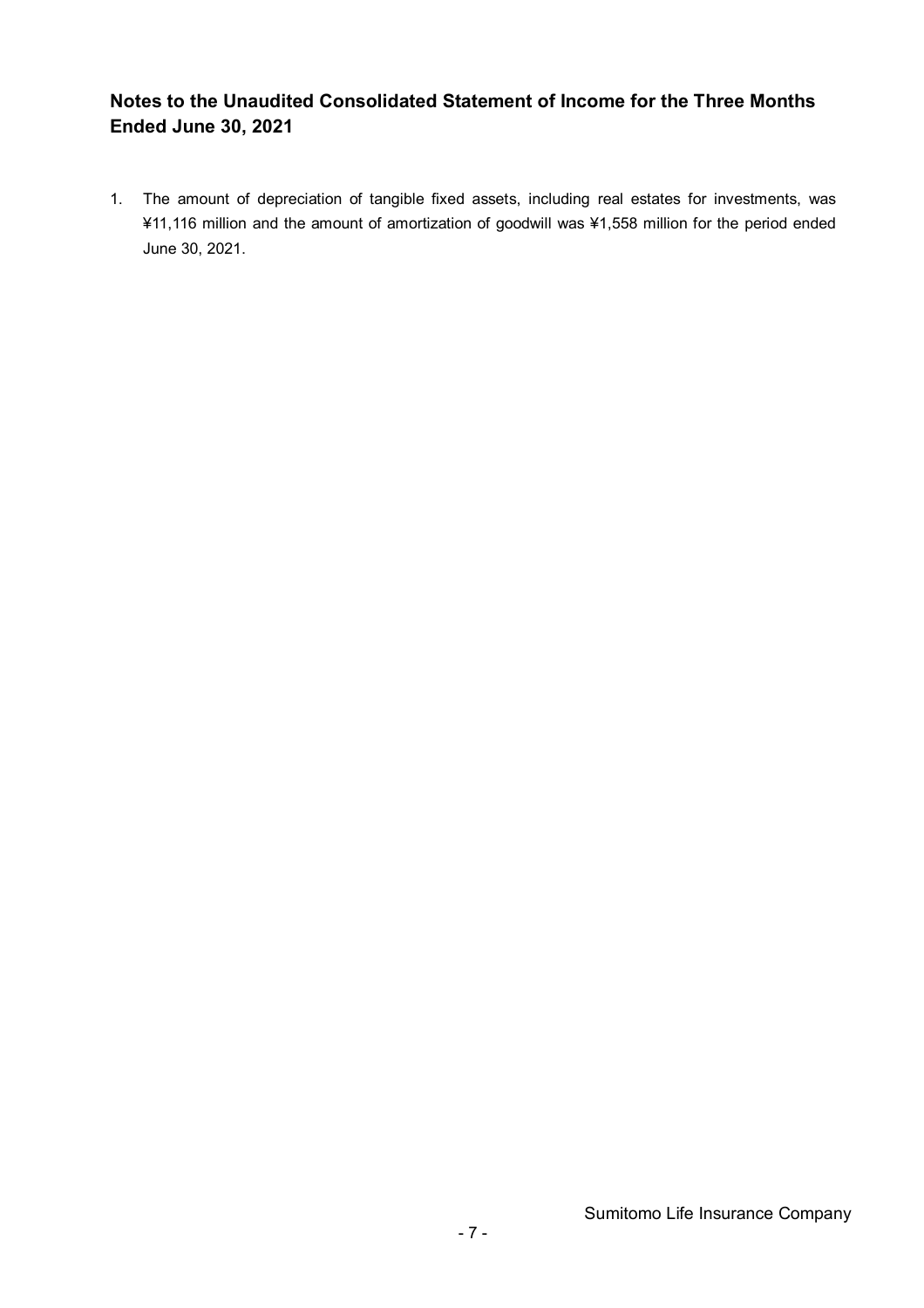### **2. Solvency Margin Ratio on a Consolidated Basis**

|                                                                                                                                                                                                                                                                |     | As of March 31, 2021 | As of June 30, 2021 |
|----------------------------------------------------------------------------------------------------------------------------------------------------------------------------------------------------------------------------------------------------------------|-----|----------------------|---------------------|
| Solvency margin gross amount                                                                                                                                                                                                                                   | (A) | 5,178,317            | 5,227,812           |
| Foundation funds and others                                                                                                                                                                                                                                    |     | 516,421              | 511,251             |
| Reserve for price fluctuation                                                                                                                                                                                                                                  |     | 883,835              | 886,862             |
| Contingency reserve                                                                                                                                                                                                                                            |     | 510,966              | 559,359             |
| Unusual contingency reserve                                                                                                                                                                                                                                    |     |                      |                     |
| General allowance for possible loan losses                                                                                                                                                                                                                     |     | 3,496                | 3,311               |
| (Net unrealized gains (losses) on available-for-sale securities (before<br>income tax effect adjustments) and deferred gains (losses) on<br>derivatives under hedge accounting (before income tax effect<br>adjustments)) × 90% (Multiplied by 100% if losses) |     | 1,880,484            | 1,858,607           |
| Net unrealized gains on real estate × 85%<br>(Multiplied by 100% if losses)                                                                                                                                                                                    |     | 103,047              | 104,932             |
| Total amount of unrecognized actuarial gains (losses) and<br>unrecognized past service costs                                                                                                                                                                   |     | 261                  | (894)               |
| Excess of continued Zillmerized reserve                                                                                                                                                                                                                        |     | 791,007              | 782,557             |
| Qualifying subordinated debt                                                                                                                                                                                                                                   |     | 569,924              | 600,510             |
| Excess of continued Zillmerized reserve and qualifying subordinated<br>debt not included in margin calculation                                                                                                                                                 |     |                      |                     |
| Deduction clause                                                                                                                                                                                                                                               |     | (152, 230)           | (150, 651)          |
| Others                                                                                                                                                                                                                                                         |     | 71,101               | 71,965              |
| $\int (\sqrt{R_1^2 + R_5^2 + R_8 + R_9)^2 + (R_2 + R_3 + R_7)^2 + R_4 + R_6}$ (B)<br>Total amount of risk                                                                                                                                                      |     | 1,200,721            | 1,160,767           |
| $R_1$<br>Insurance risk                                                                                                                                                                                                                                        |     | 90,606               | 92,757              |
| $R_5$<br>General insurance risk                                                                                                                                                                                                                                |     |                      |                     |
| $R_6$<br>Large disaster risk                                                                                                                                                                                                                                   |     | $\Omega$             | $\Omega$            |
| $R_8$<br>Third-sector insurance risk                                                                                                                                                                                                                           |     | 82,627               | 84,403              |
| $R_{9}$<br>Insurance risk of small-amount, short-term insurer                                                                                                                                                                                                  |     | 9                    | 9                   |
| R <sub>2</sub><br>Risk of assumed yield                                                                                                                                                                                                                        |     | 181,527              | 180,008             |
| $R_7^*$<br>Minimum guarantee risk                                                                                                                                                                                                                              |     | 4,896                | 5,131               |
| Investment risk<br>$R_3$                                                                                                                                                                                                                                       |     | 974,755              | 935,749             |
| $R_4$<br>Operational risk                                                                                                                                                                                                                                      |     | 26,688               | 25,961              |
| Solvency margin ratio<br>(A)<br>$\frac{(A)}{(1/2) \times (B)}$ × 100                                                                                                                                                                                           |     | 862.5%               | 900.7%              |

※ The standard method is used for the calculation of the amount equivalent to minimum guarantee risk.

Note: The amounts and figures in the table above are calculated based on Article 130 of the Insurance Business Act, Article 86-2 and Article 88 of the Ordinance for Enforcement of the Insurance Business Act and Financial Services Agency Public Notice No.23 of 2011.

(Millions of Yen)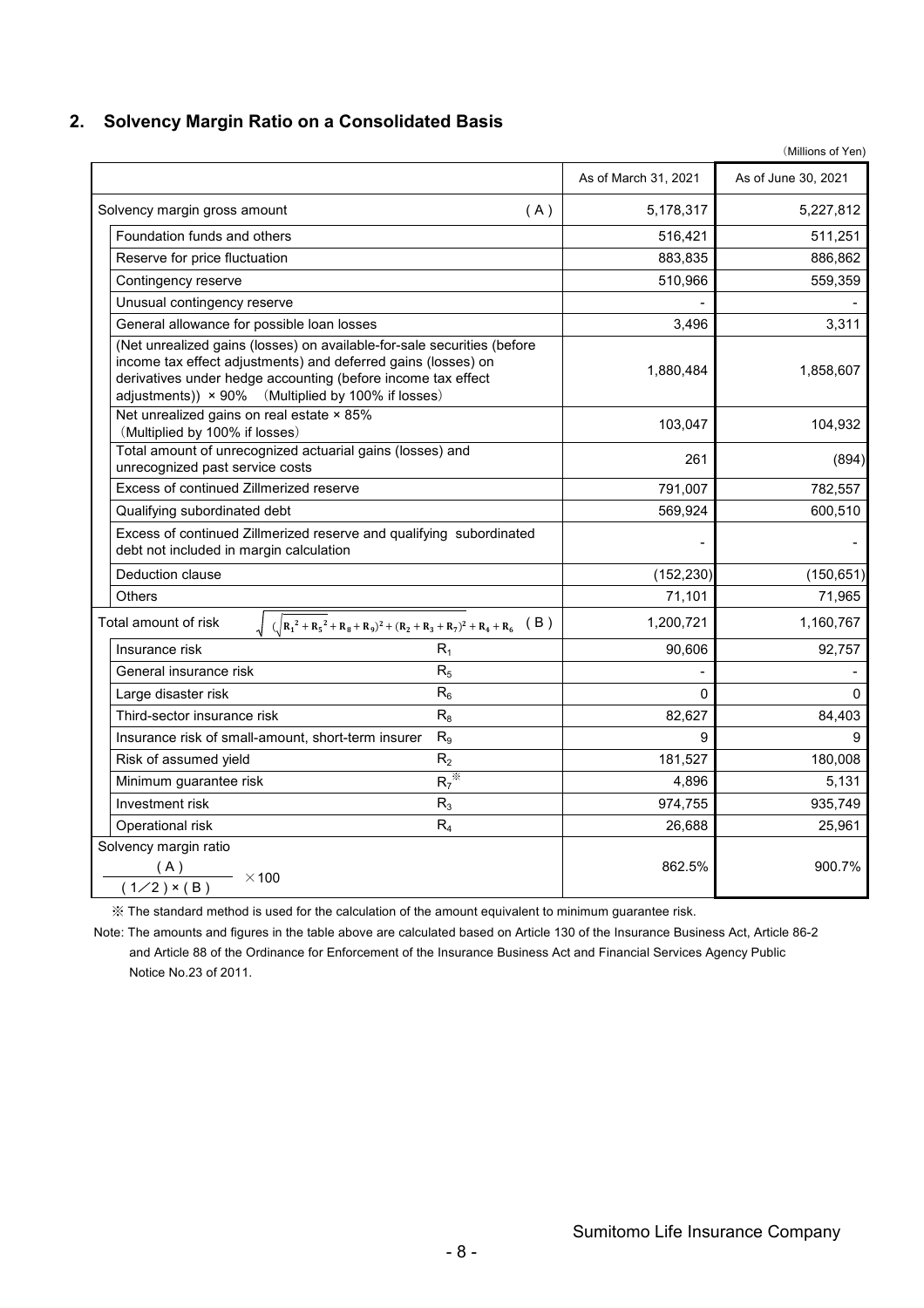## **3. Non-Consolidated Financial Information** (**General Account**)

## **a. Overall Composition of Investments**

|                                     |                      |            |                     | (Millions of Yen, %) |
|-------------------------------------|----------------------|------------|---------------------|----------------------|
|                                     | As of March 31, 2021 |            | As of June 30, 2021 |                      |
|                                     | Amount               | % of total | Amount              | % of total           |
| Cash, deposits and call loans       | 1,300,346            | 3.8        | 1,410,393           | 4.0                  |
| Monetary claims bought              | 565,143              | 1.6        | 616,338             | 1.8                  |
| Money held in trust                 |                      |            | 12                  | 0.0                  |
| Investments in securities           | 29,756,172           | 86.0       | 29,879,175          | 85.3                 |
| Domestic bonds                      | 14,431,149           | 41.7       | 14,458,784          | 41.3                 |
| Domestic stocks                     | 2,480,707            | 7.2        | 2,445,583           | 7.0                  |
| Foreign securities                  | 12,391,645           | 35.8       | 12,511,706          | 35.7                 |
| Foreign bonds                       | 10,516,392           | 30.4       | 10,457,578          | 29.9                 |
| Other foreign securities            | 1,875,252            | 5.4        | 2,054,128           | 5.9                  |
| Other securities                    | 452,669              | 1.3        | 463,100             | 1.3                  |
| Loans                               | 1,945,518            | 5.6        | 2,179,821           | 6.2                  |
| Policy loans                        | 258,549              | 0.7        | 253,707             | 0.7                  |
| Industrial and consumer loans       | 1,686,968            | 4.9        | 1,926,113           | 5.5                  |
| Real estate                         | 557,409              | 1.6        | 555,335             | 1.6                  |
| Investment property                 | 394,204              | 1.1        | 391,780             | 1.1                  |
| Deferred tax assets                 | 68,356               | 0.2        | 66,323              | 0.2                  |
| Other assets                        | 403,110              | 1.2        | 306,193             | 0.9                  |
| Allowance for possible loan losses  | (890)                | (0.0)      | (951)               | (0.0)                |
| Total                               | 34,595,165           | 100.0      | 35,012,642          | 100.0                |
| Foreign currency denominated assets | 11,799,295           | 34.1       | 11,861,054          | 33.9                 |

Note: Real estate is recorded as the sum total of land, buildings and construction in progress.

Sumitomo Life Insurance Company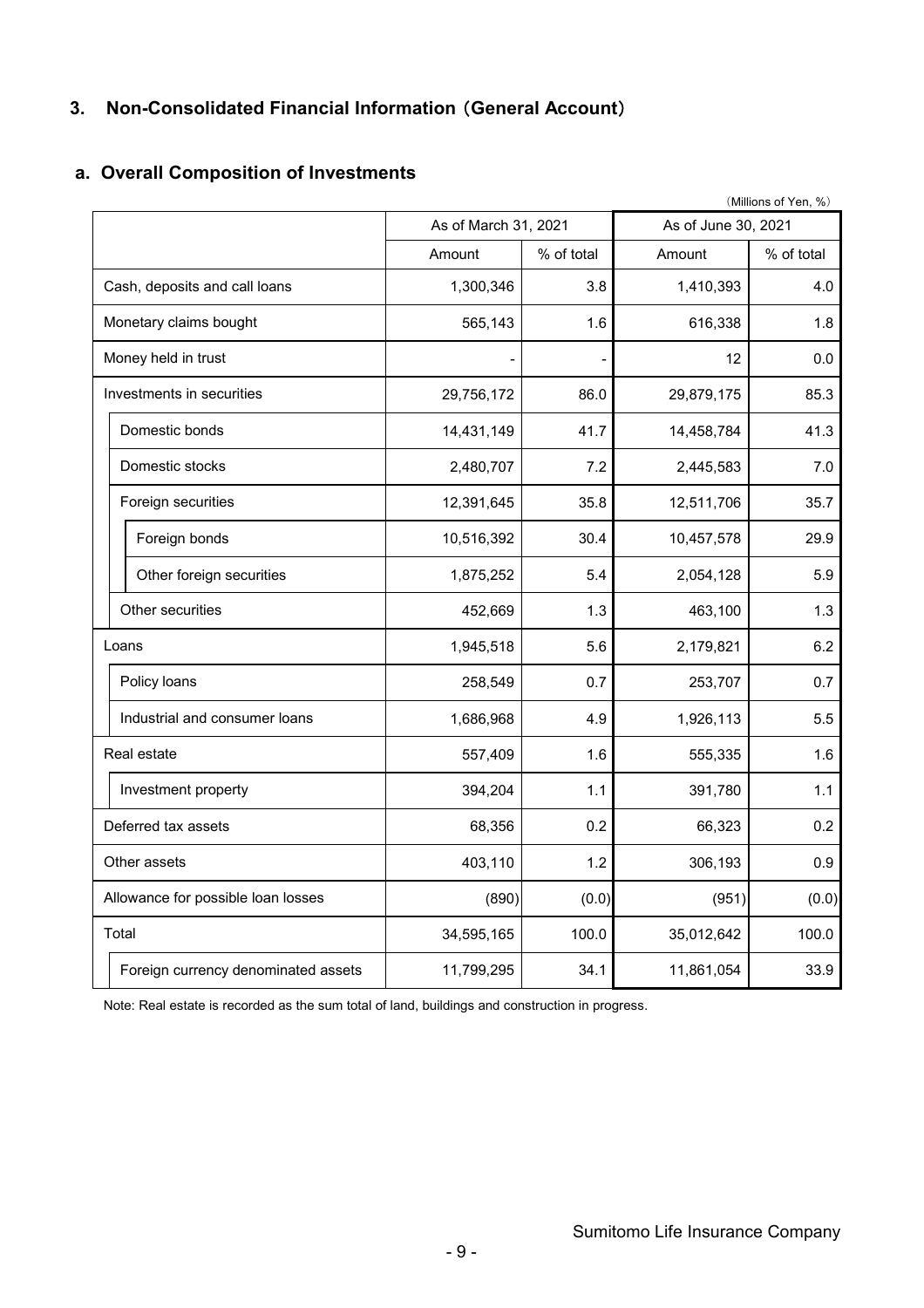### **b. Fair Value Information of Securities**(**except for Trading Securities**)

|                                  |                                                            |            |                                       |           |            |            |            |            |                     |           | (Millions of Yen) |
|----------------------------------|------------------------------------------------------------|------------|---------------------------------------|-----------|------------|------------|------------|------------|---------------------|-----------|-------------------|
|                                  |                                                            |            | As of March 30, 2021                  |           |            |            |            |            | As of June 30, 2021 |           |                   |
|                                  |                                                            |            | Net gains<br>Book value<br>Fair value |           | Book value | Fair value | Net gains  |            |                     |           |                   |
|                                  |                                                            |            |                                       | (losses)  | Gains      | Losses     |            |            | (losses)            | Gains     | Losses            |
|                                  | Held-to-maturity debt<br>securities                        | 1,590,707  | 1,852,103                             | 261,395   | 261,404    | (8)        | 1,585,632  | 1,848,188  | 262,555             | 262,565   | (9)               |
|                                  | Policy-reserve-matching<br>bonds                           | 12,470,906 | 14.068.089                            | 1,597,183 | 1,654,525  | (57, 341)  | 12,444,453 | 14,064,810 | 1,620,356           | 1,681,207 | (60, 851)         |
|                                  | Investments in<br>subsidiaries and<br>affiliated companies | 52,238     | 46,861                                | (5,376)   |            | (5,376)    | 52,238     | 45,978     | (6, 259)            |           | (6, 259)          |
| Available-for-sale<br>securities |                                                            | 13,963,576 | 15,804,479                            | 1,840,903 | 1,986,544  | (145, 641) | 14,234,428 | 16,140,712 | 1,906,284           | 2,014,345 | (108, 061)        |
|                                  | Domestic bonds                                             | 2,477,237  | 2,529,740                             | 52,503    | 86,818     | (34, 315)  | 2,551,253  | 2,612,678  | 61,425              | 96,314    | (34, 889)         |
|                                  | Domestic stocks                                            | 1,115,669  | 2,338,264                             | 1,222,594 | 1,252,591  | (29,996)   | 1,131,234  | 2,303,496  | 1,172,261           | 1,209,296 | (37, 034)         |
|                                  | Foreign securities                                         | 9,096,111  | 9,618,085                             | 521,974   | 601,930    | (79, 956)  | 9,091,363  | 9,713,512  | 622,149             | 657,387   | (35, 238)         |
|                                  | Foreign bonds                                              | 7,922,014  | 8,356,187                             | 434,173   | 509,392    | (75, 219)  | 7,791,054  | 8,273,598  | 482,543             | 515,616   | (33,073)          |
|                                  | Other foreign<br>securities                                | 1,174,097  | 1,261,898                             | 87,801    | 92,538     | (4,737)    | 1,300,308  | 1,439,914  | 139,605             | 141,770   | (2, 164)          |
|                                  | Other securities                                           | 349,067    | 387,108                               | 38,040    | 38,775     | (735)      | 353,792    | 397,722    | 43,929              | 44,553    | (624)             |
|                                  | Monetary claims<br>bought                                  | 433,890    | 439,749                               | 5,859     | 6,427      | (567)      | 486,185    | 492,752    | 6,567               | 6,793     | (225)             |
|                                  | Negotiable<br>certificates of deposit                      | 491,600    | 491,530                               | (69)      |            | (69)       | 620,600    | 620,550    | (49)                |           | (49)              |
|                                  | <b>Others</b>                                              |            |                                       |           |            |            |            |            |                     |           |                   |
|                                  | Total                                                      | 28,077,428 | 31,771,534                            | 3,694,106 | 3,902,473  | (208, 367) | 28,316,753 | 32,099,690 | 3,782,936           | 3,958,118 | (175, 182)        |
|                                  | Domestic bonds                                             | 14,378,646 | 16,015,275                            | 1,636,628 | 1,710,830  | (74, 201)  | 14,397,359 | 16,029,890 | 1,632,530           | 1,720,288 | (87, 758)         |
|                                  | Domestic stocks                                            | 1,115,669  | 2,338,264                             | 1,222,594 | 1,252,591  | (29,996)   | 1,131,234  | 2,303,496  | 1,172,261           | 1,209,296 | (37, 034)         |
|                                  | Foreign securities                                         | 11,308,555 | 12,099,606                            | 791,051   | 893,848    | (102, 797) | 11,327,581 | 12,255,278 | 927,696             | 977,186   | (49, 490)         |
|                                  | Foreign bonds                                              | 10,082,219 | 10,790,846                            | 708,627   | 801,310    | (92, 683)  | 9,975,034  | 10,769,384 | 794,350             | 835,415   | (41,065)          |
|                                  | Other foreign securities                                   | 1,226,335  | 1,308,760                             | 82,424    | 92,538     | (10, 113)  | 1,352,547  | 1,485,893  | 133,346             | 141,770   | (8, 424)          |
|                                  | Other securities                                           | 349,067    | 387,108                               | 38,040    | 38,775     | (735)      | 353,792    | 397,722    | 43,929              | 44,553    | (624)             |
|                                  | Monetary claims bought                                     | 433,890    | 439,749                               | 5,859     | 6,427      | (567)      | 486,185    | 492,752    | 6,567               | 6,793     | (225)             |
|                                  | Negotiable<br>certificates of deposit                      | 491,600    | 491,530                               | (69)      |            | (69)       | 620,600    | 620,550    | (49)                |           | (49)              |
|                                  | <b>Others</b>                                              |            |                                       |           |            |            |            |            |                     |           |                   |

Note: 1. The table above includes securities that are deemed appropriate as securities under the Financial Instruments and Exchange Act in Japan. 2. Book values of stocks, etc. without quoted market price are excluded from the table above.

#### **Book values of stocks, etc. without quoted market price are as follows:**

|                                                      |                      | (Millions of Yen)   |
|------------------------------------------------------|----------------------|---------------------|
|                                                      | As of March 31, 2021 | As of June 30, 2021 |
| Investments in subsidiaries and affiliated companies | 697,616              | 697,427             |
| Available-for-sale securities                        | 62,198               | 61,983              |
| Domestic stocks                                      | 20,368               | 20,011              |
| Foreign stocks                                       | 34,558               | 34,558              |
| Others                                               | 7,271                | 7,413               |
| Total                                                | 759,814              | 759,411             |